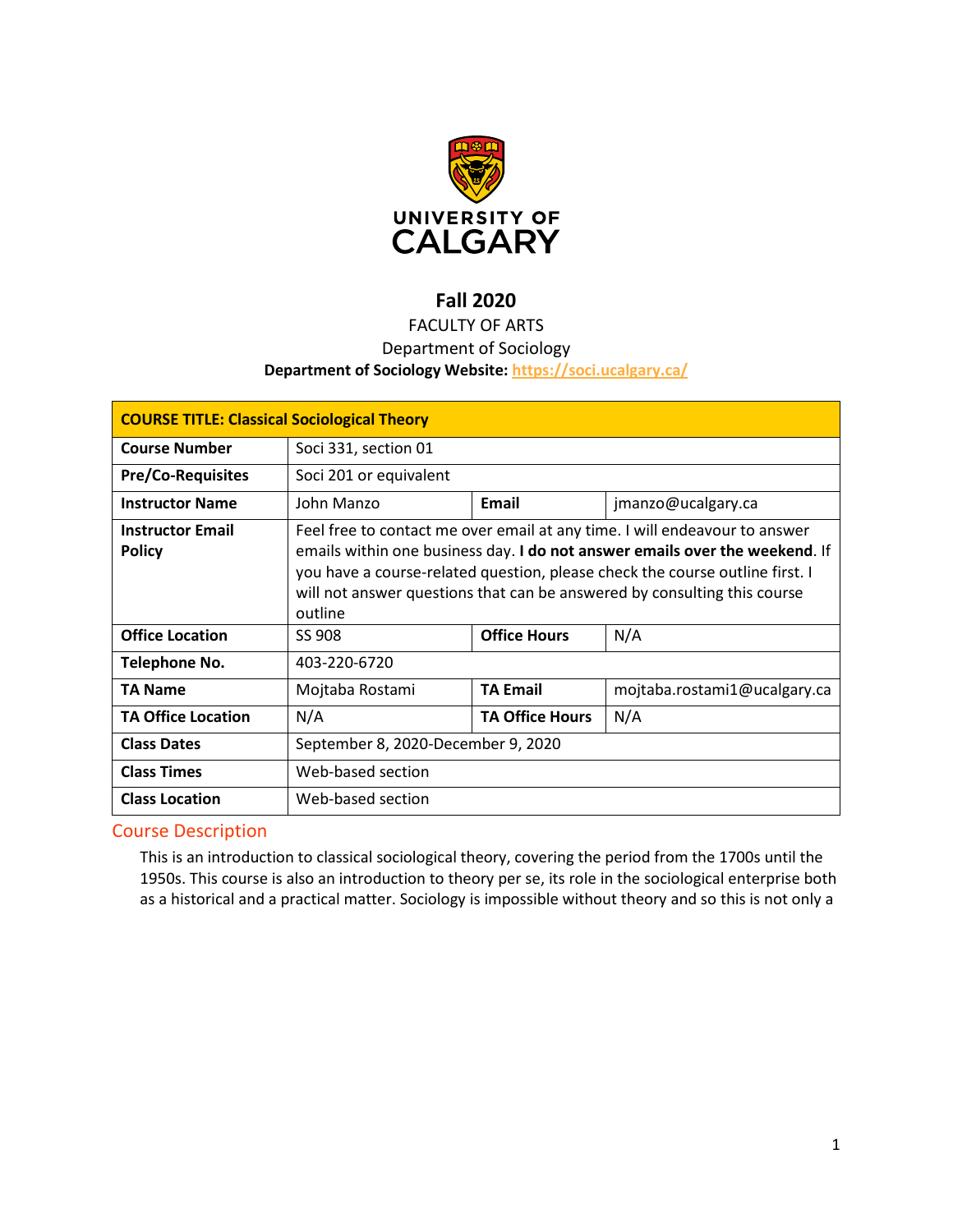matter for historical curiosity but a foundational issue for the conduct of sociology as a unique academic discipline.

# Course Objectives/Learning Outcomes

Students who complete this course successfully will be able to define and differentiate among theoretical traditions and individual theorists. They will also be able to "think theoretically" and to interrogate and apply classical theories to socially-relevant questions and topics old and new.

### Course Format

This section will be entirely web-based and "asynchronous," meaning that students are never required to attend live lectures and that lectures will be delivered as videos with links posted at D2L over the course of the semester

## Learning Resources

Ritzer, George and Jeffrey Stepnisky. 2020. Classical Sociology Theory, 8<sup>th</sup> Edition. Thousand Oaks, California, USA: Sage. DO NOT PURCHASE EARLIER EDITIONS. E-edition is available from the University of Calgary Bookstore.

Since this is the only assigned book, all readings are from it and are only listed by chapter and/or page numbers.

# Learning Technologies and Requirements

There is a D2L site for this course which contains required readings and other relevant class resources and materials (see d2L.ucalgary.ca).

In order to successfully engage in their learning experiences at the University of Calgary, students taking online, remote and blended courses are required to have reliable access to the following technology:

- A computer with a supported operating system, as well as the latest security, and malware updates;
- A current and updated web browser;
- Webcam (built-in or external);
- Microphone and speaker (built-in or external), or headset with microphone;
- Current antivirus and/or firewall software enabled;
- Broadband internet connection.
- •

Most current laptops will have a built-in webcam, speaker and microphone.

# Schedule of Lectures and Readings

The required readings are listed below. These are in chronological order and will correspond to posted lectures one to one:

- 1. Chapter 1: Introducing "Theory" and Early Years
- 2. Chapter 10: Women and/in Sociology Theory
- 3. Chapter 2: Later Years and American Foundational Theorists
- 4. Chapter 4: Comte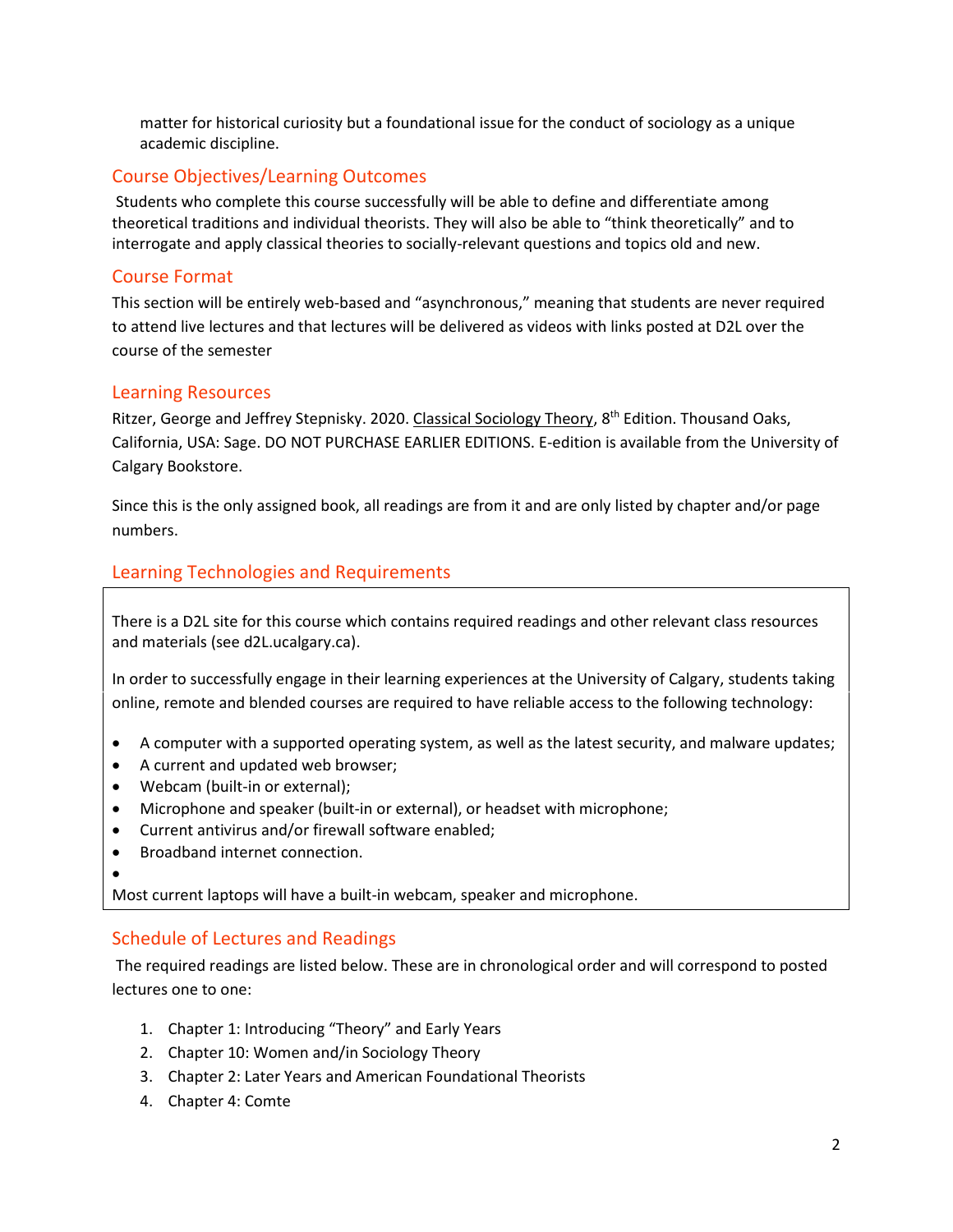- 5. Chapter 5: Spencer
- 6. Chapter 6: Marx
- 7. Chapter 7: Durkheim
- 8. Chapter 6: Weber
- 9. Chapter 9: Simmel
- 10. Chapter 11: Du Bois
- 11. Chapter 12: Veblen
- 12. Chapter 15: GH Mead
- 13. Chapter 16: Schutz
- 14. Chapter 17: Parsons

# Methods of Assessment and Grading Weights

Work for this course will comprise six grade elements: Five essays worth 18% each and a mark for general theoretical acumen worth 10%. This "acumen" mark will assess each student's overall grasp of theory based on their performance on the essay assignments.

Essay questions/topics will be distributed via D2L and will scheduled as follows:

Essay 1: Posted Friday, Sept 25, due by noon, Monday, Sept 28. Essay 2: Posted Wednesday, October 14, due by noon, Friday, October 16. Essay 3: Posted Friday, October 30; due by noon, Monday, November 2. Essay 4: Posted Friday, November 20, due by noon, Monday, November 23. Essay 5: Posted Monday, December 7, due by noon, Wednesday, December 9.

All essays must be delivered via the "dropbox" at D2L by the time and date stipulated. More detail concerning each assignment will be given closer to each due date.

Essays will receive letter grades that correspond to the following points for calculation of final grades:

A+: 18 points A: 17 A-: 16 B+: 15 B: 14 B-: 13  $C + 12$ C: 11 C-: 10 D+ and D: 9 F: 0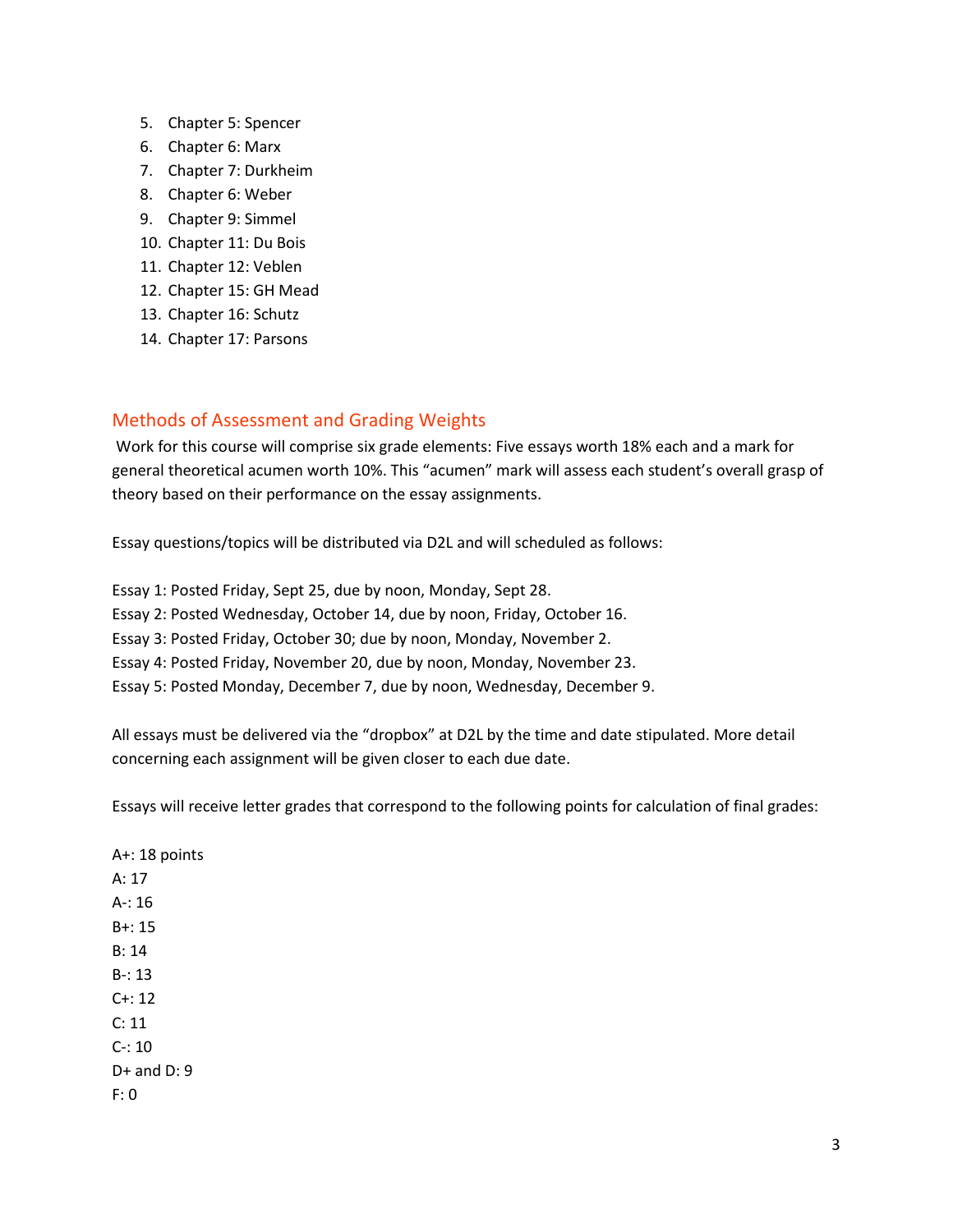"Acumen" scores will range from 0 to 10 with no letter grades and will be determined at the end of the term.

## Final Exam Information

There is no final exam.

# Grading Scale

Letter grades will be assigned and submitted to the registrar based on the following scale:

| Grade        | Percent range  | <b>Grade Point Value</b> | <b>Description</b>                                                                    |
|--------------|----------------|--------------------------|---------------------------------------------------------------------------------------|
| $A+$         | $95 - 100\%$   | 4.0                      | Outstanding performance                                                               |
| A            | $90 - 94.99%$  | 4.0                      | <b>Excellent performance</b>                                                          |
| А-           | $85 - 89.99%$  | 3.7                      | Approaching excellent performance                                                     |
| $B+$         | $80 - 84.99\%$ | 3.3                      | Exceeding good performance                                                            |
| B            | $74 - 79.99\%$ | 3.0                      | Good performance                                                                      |
| <b>B-</b>    | $70 - 73.99\%$ | 2.7                      | Approaching good performance                                                          |
| $C+$         | $67 - 69.99\%$ | 2.3                      | Exceeding satisfactory performance                                                    |
| $\mathsf{C}$ | $63 - 66.99%$  | 2.0                      | Satisfactory performance                                                              |
| $C -$        | $60 - 62.99%$  | 1.7                      | Approaching satisfactory performance                                                  |
| D+           | $55 - 59.99%$  | 1.3                      | Marginal pass. Insufficient preparation for<br>subsequent courses in the same subject |
| D            | $50 - 54.99%$  | 1.0                      | Minimal Pass. Insufficient preparation for<br>subsequent courses in the same subject. |
| F            | <50%           | 0                        | Failure. Did not meet course requirements.                                            |

#### Absences and Deferrals

Students who are absent from class assessments (tests, participation activities, or other assignments) should inform their instructors as soon as possible. Instructors may request that evidence in the form of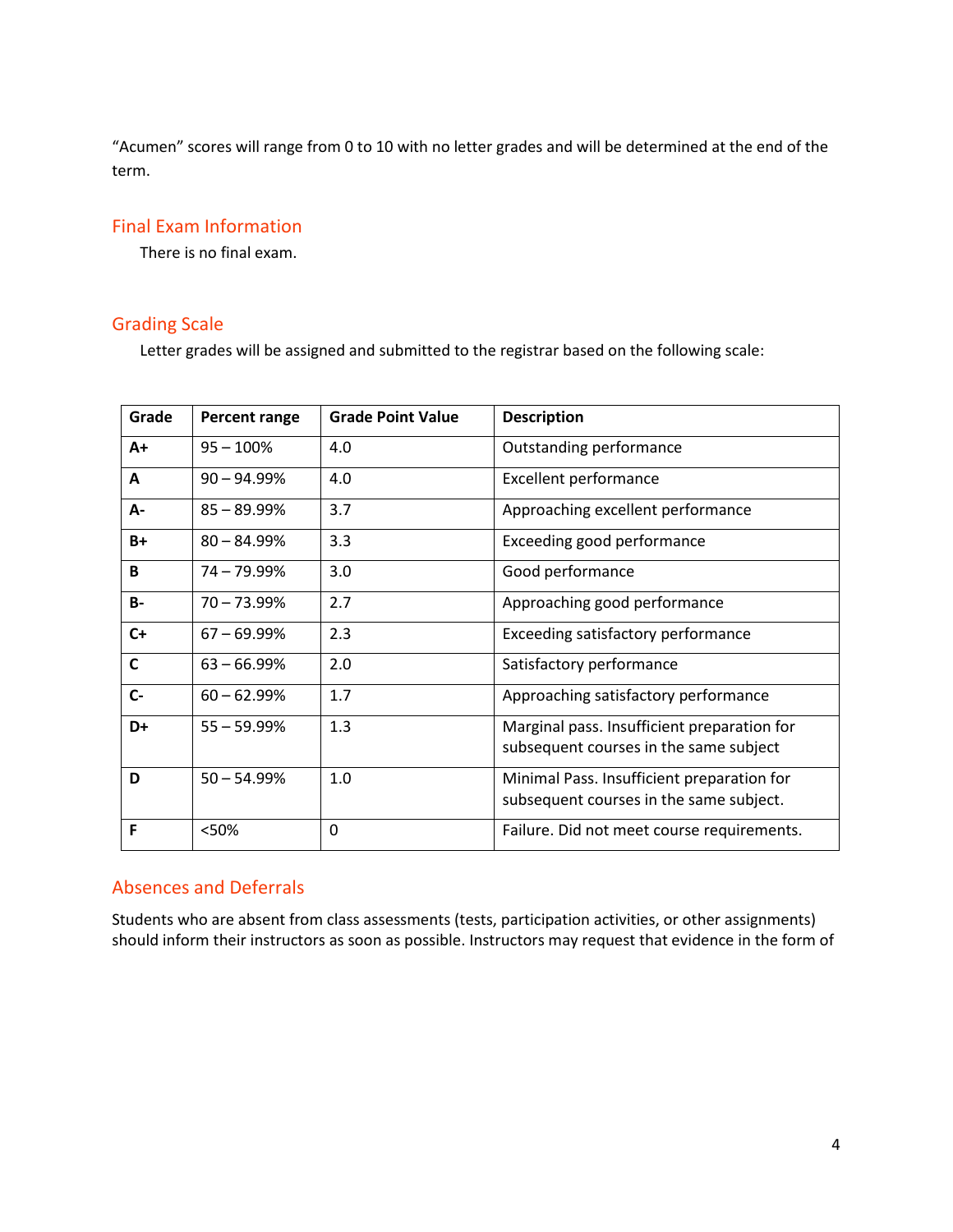documentation be provided. If the reason provided for the absence is acceptable, instructors may decide that any arrangements made can take forms other than make-up tests or assignments.

**Deferred Final Exam Form:** Please note that requests to defer a Registrar scheduled final exam are dealt with through the Registrar's Office. Further information can be found at: <https://www.ucalgary.ca/registrar/exams/deferred-exams>

**Deferred Term Work Form:** Deferral of term work past the end of a term requires a form to be filled out by the student and submitted, along with any supporting documentation, to the instructor. The form is available at:

<https://live-ucalgary.ucalgary.ca/sites/default/files/teams/14/deferral-of-term-work-2020.pdf> Once an extension date has been agreed between instructor and student, the instructor will email the form to the Faculty of Arts Program Information Centre (ascarts@ucalgary.ca) for approval by the Associate Dean.

## Grade Reappraisal

Within one week of the day on which the exam/assignment is returned, students seeking reappraisal of examinations or assignments must submit a WRITTEN response to me (Dr. Manzo) explaining the basis for reconsideration of one's mark. I will reconsider the grade on that basis. It should be noted that a re-assessed grade may be raised, lowered, or remain the same.

## Handing in Papers, Assignments

- 1. The main Sociology Department office does not deal with any course-related matters. Please speak directly to your instructor.
- 2. **Protection of Privacy:** The Freedom of Information and Protection of Privacy (FOIPP) legislation does not allow students to retrieve any course material from public places. Anything that requires handing back will be returned directly during class or office hours. If students are unable to pick up their assignments from the instructor, they can provide the instructor with a stamped, self-addressed envelope to be used for the return of the assignment. Private information related to the individual student is treated with the utmost regard by the faculty at the University of Calgary
- 3. Final grades are not posted by the Sociology Department. They are only available online.

#### Research Ethics

Students are advised that any research with human subjects – including any interviewing (even with friends and family), opinion polling, or unobtrusive observation – must have the approval of the Faculty Ethics Committee. In completing course requirements, students must not undertake any human subjects research without discussing their plans with the instructor, to determine if ethics approval is required.

#### Copyright Legislation

All students are required to read the University of Calgary policy on Acceptable Use of Material Protected by Copyright [\(https://www.ucalgary.ca/policies/files/policies/acceptable-use-of-material](https://www.ucalgary.ca/policies/files/policies/acceptable-use-of-material-protected-by-copyright-policy.pdf)[protected-by-copyright-policy.pdf\)](https://www.ucalgary.ca/policies/files/policies/acceptable-use-of-material-protected-by-copyright-policy.pdf) and requirements of the Copyright Act [\(https://laws-](https://laws-lois.justice.gc.ca/eng/acts/C-42/index.html)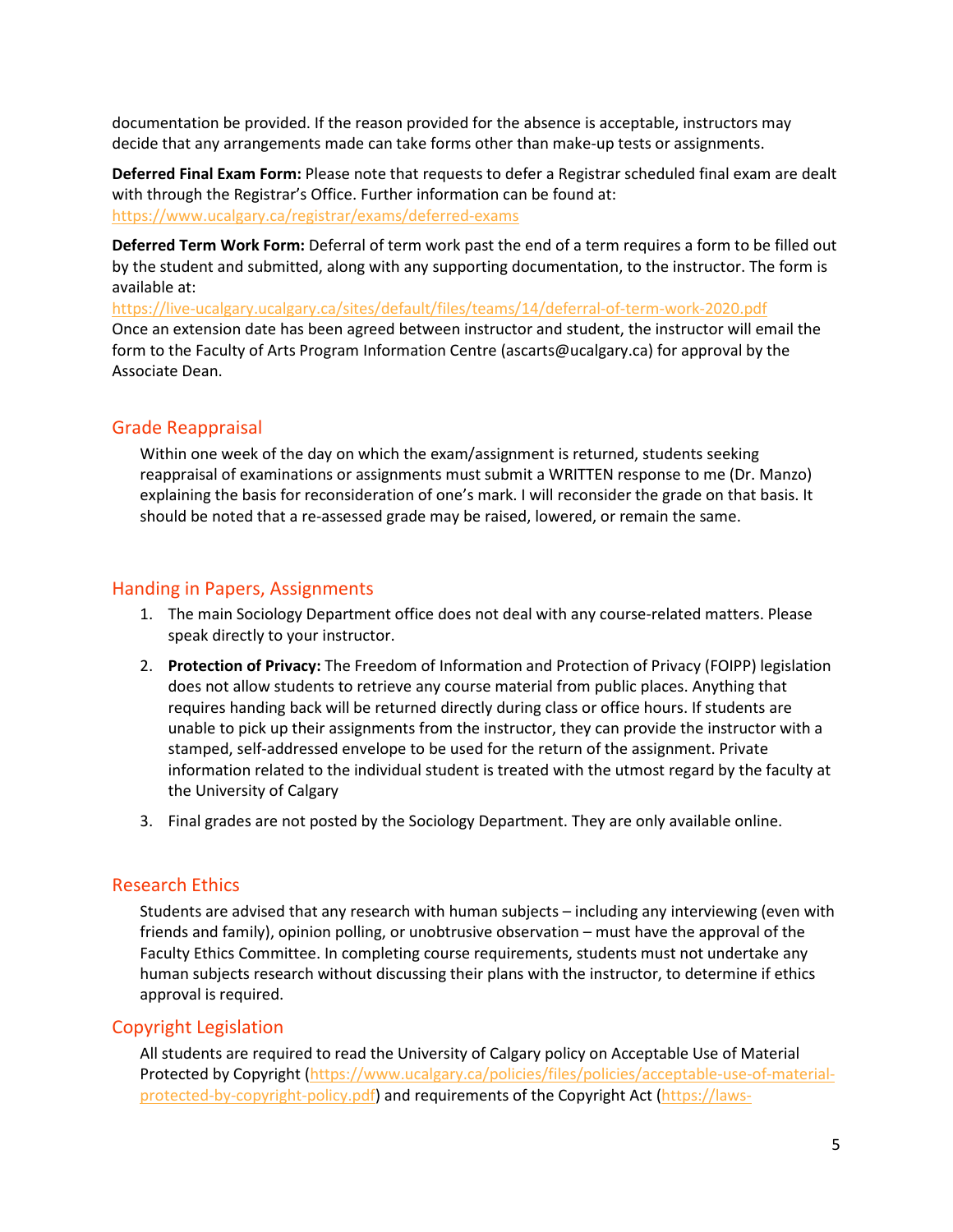[lois.justice.gc.ca/eng/acts/C-42/index.html\)](https://laws-lois.justice.gc.ca/eng/acts/C-42/index.html) to ensure they are aware of the consequences of unauthorized sharing of course materials (including instructor notes, electronic versions of textbooks etc.). Students who use material protected by copyright in violation of this policy may be disciplined under the Non-Academic Misconduct Policy.

## Instructor Intellectual Property

Course materials created by professor(s) (including course outlines, presentations and posted notes, labs, case studies, assignments and exams) remain the intellectual property of the professor(s). These materials may NOT be reproduced, redistributed or copied without the explicit consent of the professor. The posting of course materials to third party websites such as note-sharing sites without permission is prohibited. Sharing of extracts of these course materials with other students enrolled in the course at the same time may be allowed under fair dealing.

#### Recording of Lectures

Note that the audio or video recording of lectures and taking screengrabs of PowerPoint slides during the lecture are not permitted without explicit authorization. The non-authorized media recording of lectures is inconsistent with the Code of Conduct and may result in discipline in accordance with the Student Non-Academic Misconduct Policy and Procedure. For more information click here: [https://www.ucalgary.ca/policies/files/policies/non-academic-misconduct](https://www.ucalgary.ca/policies/files/policies/non-academic-misconduct-policy.pdf)[policy.pdf.](https://www.ucalgary.ca/policies/files/policies/non-academic-misconduct-policy.pdf)

## Sharing of Lecture Notes and Exam Questions

Note that publicly sharing lectures notes and exam questions on 3rd party sites such as OneClass, StudyBlue, Quizlet, Course Hero, etc. is not permitted. If you wish to use these helpful studying tools, make sure you adjust your privacy settings accordingly. Any violations are subject to investigation under the UofC Student Non-Academic Misconduct Policy. For more information, click here[:https://www.ucalgary.ca/policies/files/policies/non-academic-misconduct-policy.pdf.](https://www.ucalgary.ca/policies/files/policies/non-academic-misconduct-policy.pdf)

#### Academic Misconduct

Please refer to the website listed below for information on University of Calgary policies on Plagiarism/Cheating/Other Academic Misconduct: <http://www.ucalgary.ca/pubs/calendar/current/k.html>

# Academic Accommodation

Students seeking an accommodation based on disability or medical concerns should contact Student Accessibility Services; SAS will process the request and issue letters of accommodation to instructors. For additional information on support services and accommodations for students with disabilities, visit www.ucalgary.ca/access/. Students who require an accommodation in relation to their coursework based on a protected ground other than disability should communicate this need in writing to their Instructor. The full policy on Student Accommodations is available at: <http://www.ucalgary.ca/policies/files/policies/student-accommodation-policy.pdf>

Students needing an Accommodation based on a Protected Ground other than Disability, should communicate this need, preferably in writing, to the course instructor.

# Libraries & Cultural Resources

To contact your librarian or find out about the resources and services available to sociology students go to the Sociology Library guide[: https://library.ucalgary.ca/guides/sociology](https://library.ucalgary.ca/guides/sociology)